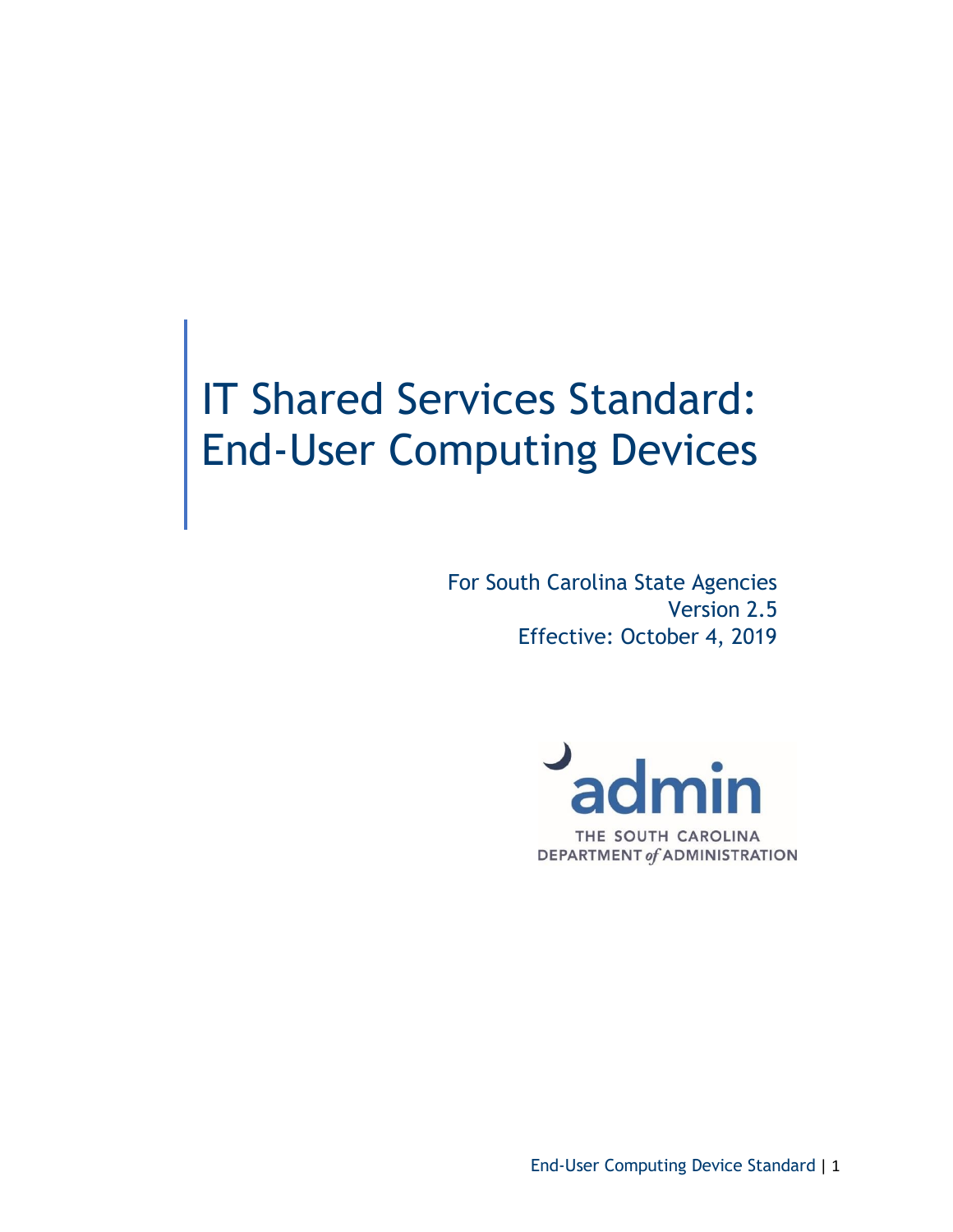# **Revision History:**

| <b>Date</b> | <b>Authored by</b>           | <b>Title</b>     | Ver. | <b>Notes</b>                                                            |
|-------------|------------------------------|------------------|------|-------------------------------------------------------------------------|
| 10.25.17    | Department of Administration | <b>Standards</b> | 1.0  | Recommended by the<br>Executive Oversight Group.<br>Standard finalized. |
| 08.28.18    | Department of Administration | <b>Standards</b> | 2.0  | Updating the changes to<br>technology.                                  |
| 10.04.19    | Department of Administration | <b>Standards</b> | 2.5  | Updating the changes to<br>technology.                                  |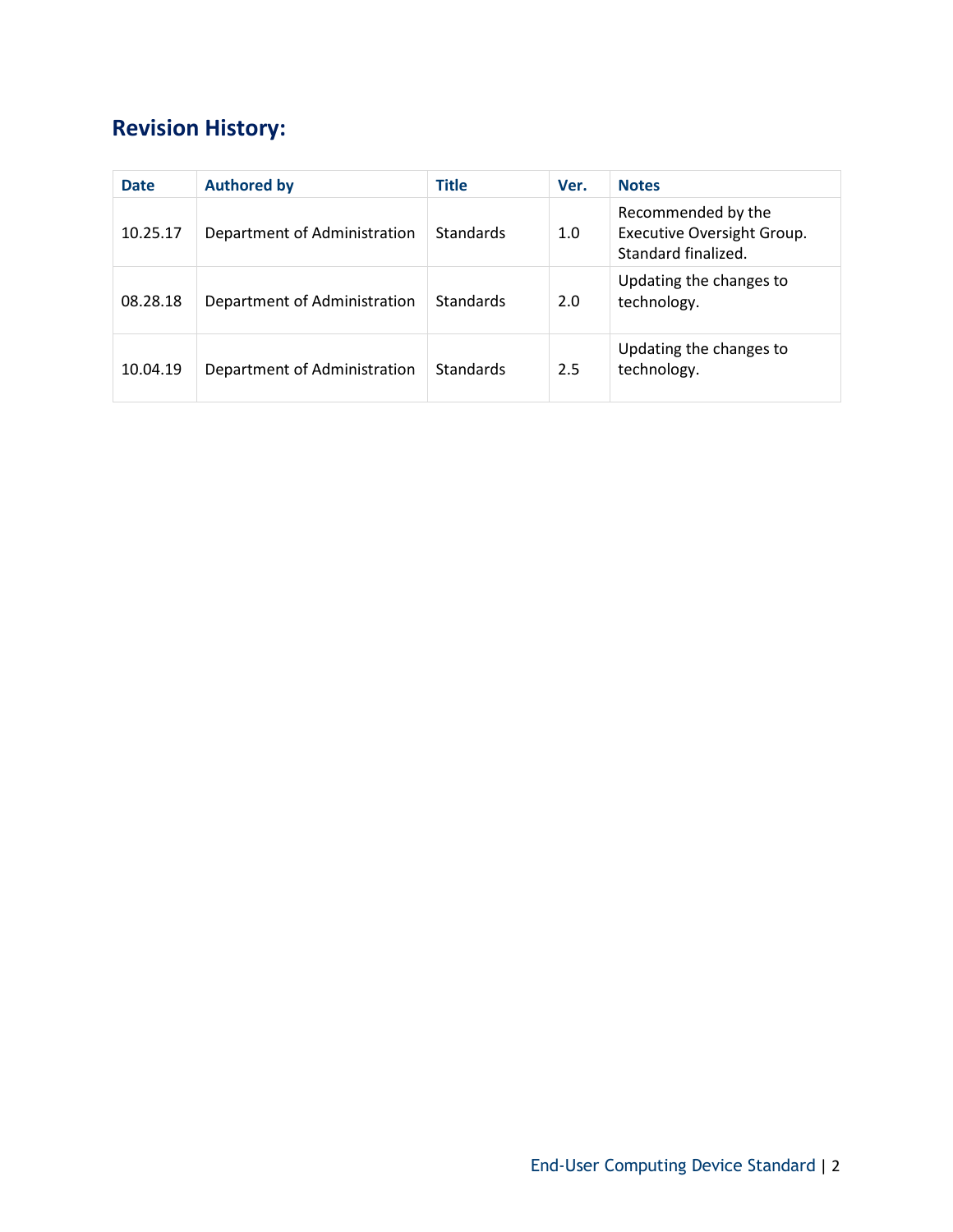# **Table of Contents**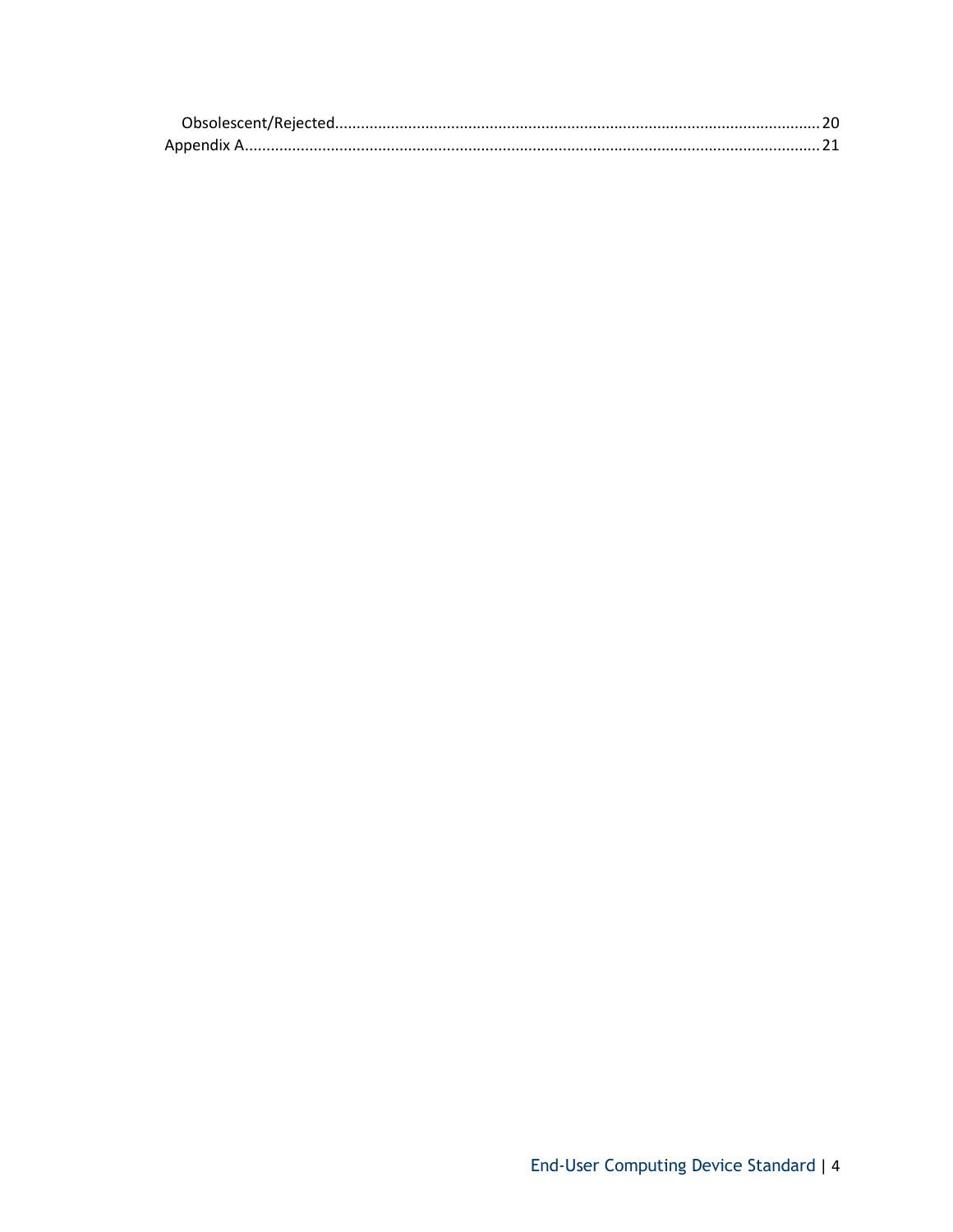# <span id="page-4-0"></span>*End-User Computing Devices*

End-user computing devices are the main tool used by employees to access, create and modify important state-owned data. The tool used is directly proportional to the employee's job duties and the environment that employee typically operates in when needing to access/modify data. For this reason, end-user computing devices used around the state are many and varied.

This standard was designed by researching the many different types of devices used throughout the state and the many ways agencies tend to group them. This information was analyzed for common definitions across the participating agencies.

The following groups have been identified as necessary for efficient end-user data processing and are included in this standard.

- a. Desktop (Standard)
- b. Desktop (Enhanced)
- c. Laptop (Standard)
- d. Laptop (Enhanced)
- e. Laptop (Rugged-Standard)
- f. Tablet
- g. Smartphone

# <span id="page-4-1"></span>*Agency Exception Requests*

Agencies that need to deviate from the standard, and/or technologies specified in this standard, may request an exception from the Technology Work Group (TWG). In such a case, the agency must submit a written statement of their business needs to their Agency Relationship Manager in the South Carolina Department of Administration Program Management Office. The exception request must demonstrate current quantitative performance baselines, or any regulatory compliance required in their business solution. All exceptions must be approved prior to the agency pursuing procurements, deployments, or development activities related to technologies that are not compliant with this standard.

# <span id="page-4-2"></span>*Rationale*

Each agency within the state maintains its own methodology in deciding which employee receives end-user computing devices as a necessary tool to access and create state owned information. The decision is based on the employee's job requirements (office only, road travel, site visits, etc.). Desktops are typically assigned to most users unless it is specified that an end user will need to work in remote locations or is mobile during their duties. It is important to limit the provisioning of mobile devices to only where necessary due to an increased operational and security burden. Device distribution is strictly based on business needs and user roles within the agency.

A laptop is classified as portable workstation that has all the same abilities as a workstation but is small enough for easy mobility. Portable computers run off AC power or batteries, such as NiMH, NiCad or Li-ion packs, for several hours.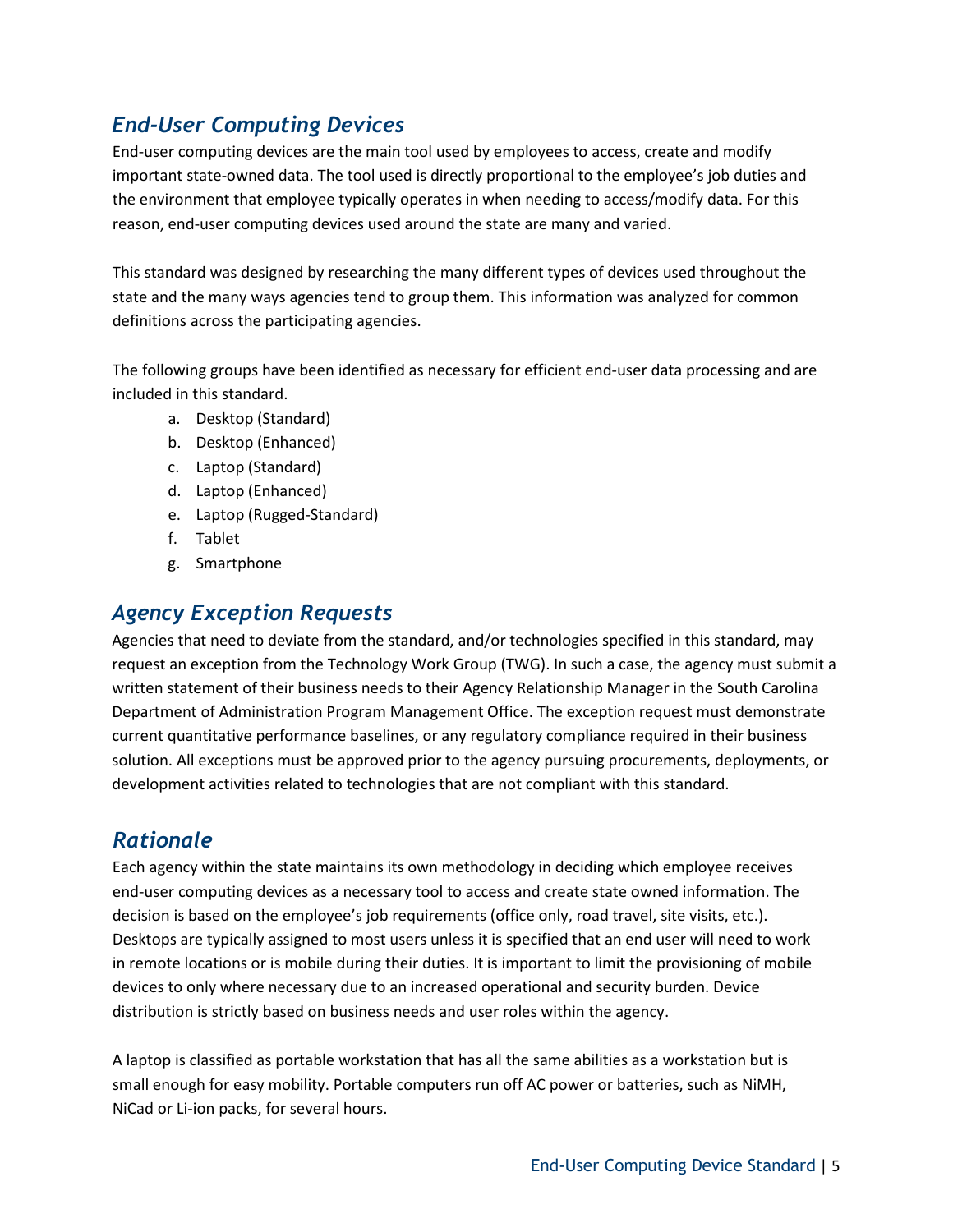Laptops are typically assigned to employees who go into the field daily, supervisors and managers who travel for meetings and technology support personnel.

Laptops are often purchased with peripherals such as docking stations, external optical drives, monitors and external storage devices.

Tablets can be a great choice for users with a need for extreme mobility, portability and/or convenience. These devices may be assigned as an additional computing resource for users who need a device smaller than a laptop, but larger than a cellphone. They have proven to be an ideal medium when working with the public for collecting signatures electronically. Many users attach a keyboard to their tablet to use it when traveling. This allows them to address emails and complete light administrative work while on the go.

# <span id="page-5-0"></span>*Current State*

In a survey of 78 state agencies for the December 2017, roughly 60,750 end-user computing devices were reported deployed in the state. Of these, 48.6 percent of were desktops while 27.6 percent were laptops. Smart Phones comprised 16.7 percent while tables account for 5.3 percent of the total items reported.

# <span id="page-5-1"></span>*Purchasing*

Agencies wishing to purchase End User Computing Devices must consult the state procurement contracts where they will find vendor portals which provide approved models which adhere to the published standard.

# <span id="page-5-2"></span>*Vendor Services*

# **Managed Services Needed**

**Asset Management Services[1](#page-5-3)** are needed where the vendor provides the resources (i.e., inventory management solution, processes) and performs the tasks needed to track the devices throughout the full lifecycle until decommission and disposal.

**Break Fix Services1** are needed where the vendor provides on-site and remote personnel to support users through the lifecycle of the device after deployment and before decommissioning. Tasks for the vendor's on-site and remote personnel may include the following but are not limited.

- Determining if an issue is hardware or software based.
- Troubleshooting issues with the operating system.
- Troubleshooting issues with a list of core applications such as Microsoft Office.

<span id="page-5-3"></span> <sup>1</sup> Intended for the groups Desktop (Standard), Desktop (Enhanced), Laptop (Standard), Laptop (Enhanced)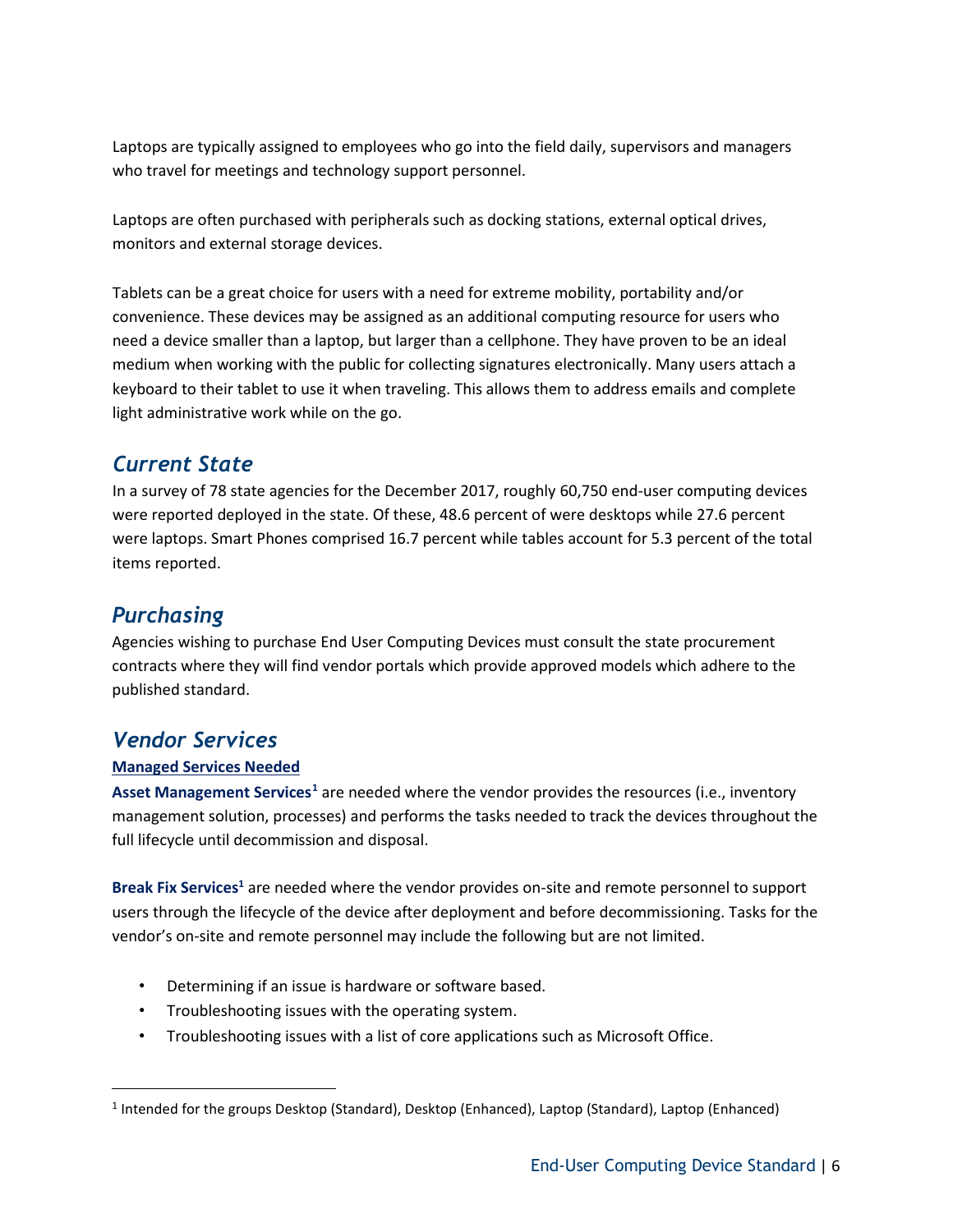**Data Sanitization Services<sup>1</sup>** are needed where the vendor provides on-site personnel to perform secure data sanitization of storage devices in alignment with state and agency requirements, providing Certificate of Sanitization with used standard.

**Decommissioning Services[2](#page-6-0)** are needed where the vendor provides on-site personnel to unplug all connected devices for the hardware and package the hardware for either storage or disposal.

**Deployment Services<sup>2</sup>** are needed where the vendor provides on-site personnel to complete initial setup of the end-user device and perform basic configuration to ensure the agency's technical support can complete the remaining tasks remotely. Tasks for the vendor's on-site personnel may include the following but are not limited.

- Plugging in the necessary cables to power on the device and see output on all desired displays.
- Reconfigure settings in the firmware based on the specific needs of users above the default settings established before shipping.
- Connecting and configuring all peripherals such as locally attached printers, mice, keyboard and scanners.
- Joining the end user device to Active Directory and/or other central management solutions.

**End User Training Services<sup>2</sup>** are needed to provide users training for how to operate the end-user computing device after setup of the device is complete.

**Enterprise Mobile Device Provisioning Services[3](#page-6-1)** are needed to ensure a consistent configuration for mobile devices such as tablets and smart phones.

**Hardware Disposal Services<sup>2</sup> are needed to provide on-site personnel to dispose of end-user computing** devices according to state policy, procedures, and in compliance with any state term contracts.

Hardware Maintenance Services<sup>2</sup> are needed where the vendor provides resources needed to ensure proper functioning of hardware for a defined length<sup>[4](#page-6-2)</sup> of the lifecycle. Resources are to include but not limited to the following.

- Next Business Day On-site Support<sup>[5](#page-6-3)</sup>
- Remote Support

<span id="page-6-0"></span> <sup>2</sup> Intended for the groups Desktop (Standard), Desktop (Enhanced), Laptop (Standard), Laptop (Enhanced)

<span id="page-6-1"></span><sup>&</sup>lt;sup>3</sup> Intended for the groups Tablet (Standard), Smart Phone (Standard)

<span id="page-6-2"></span><sup>&</sup>lt;sup>4</sup> See the Maintenance section of the standard for determining the defined length

<span id="page-6-3"></span><sup>&</sup>lt;sup>5</sup> Based on cost analysis for Hardware Maintenance Services with response times sooner than 24 hours, spare devices should be purchased to remain in inventory for exchange rather than purchasing these services <sup>6</sup> Intended for the groups Desktop (Standard), Desktop (Enhanced), Laptop (Standard), Laptop (Enhanced) 7 *The State of End User Computing: A Report on Primary Devices and the Modern Worker – Accenture, 2016.*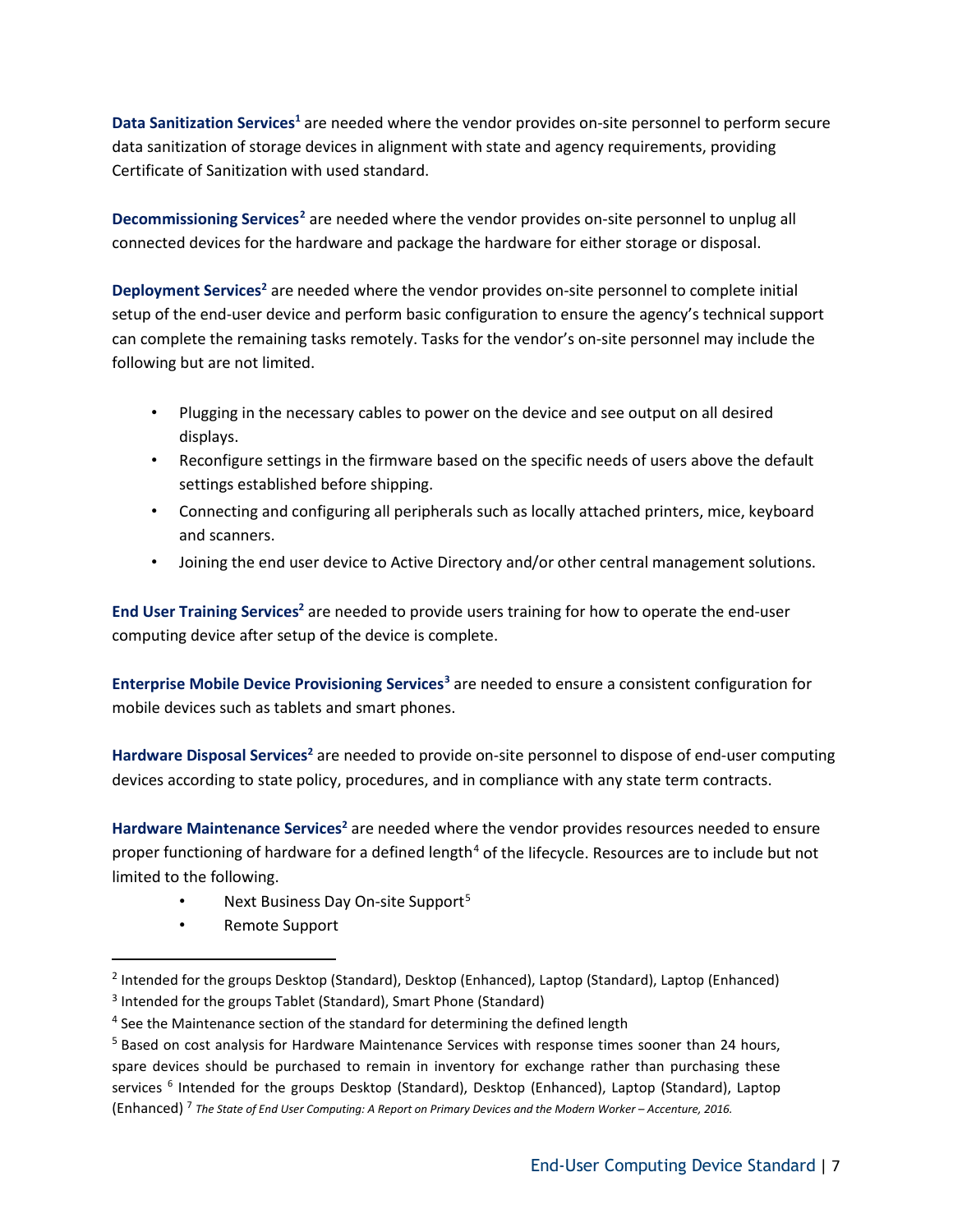- Self-Repair/Part Depot
- Self-Service Portal

**Image Management Services**<sup>6</sup> are needed to ensure a consistent image (i.e., set of software and configurations) is loaded on each end-user device by the manufacturer prior to shipping the device onsite. The manufacturer works with the agency to develop an image that will work with the service and meets the agency's needs.

Secure Drive Destruction Services<sup>6</sup> are needed where the vendor provides on-site personnel to destroy hard drives when disposing of end-user computing devices according to state policy, and procedures, and in compliance with any state term contracts.

# <span id="page-7-0"></span>*Maintenance:*

End-user computing devices should be deployed and maintained to a level appropriate for the system, based on the data stored on or accessed through them. Some computers and devices must meet regulations or contractual agreements related to their configuration and management. An effective maintenance cycle is essential to ensuring devices are available for their specified use. Each agency that provides end-user computing devices to its employees is required to have a formal maintenance plan that conforms to the DIST-200, State Information Security and Privacy Standards and all other regulatory bodies with jurisdiction.

Further, the maintenance plan should include a summary report on the following:

- 1. Resources needed to ensure the maintenance cycle could be administered as designed.
- 2. Estimated time (per week/month/year) needed to perform maintenance.
- 3. Training plans to develop the necessary skills for support personnel.

All end-user computing devices must include a maintenance contract<sup>[6](#page-7-1)</sup> that covers a minimum of 70 percent of the expected life of a device.

Should an agency need assistance designing a maintenance plan tailored to their specific needs, they can request this assistance from the Security and Architecture Review Board (SARB).

Desktop and laptop category devices must support the removal and replacement of hard drives while in the field and without damaging the integrity of the device. Laptop category devices must support the replacement of batteries while in the field and without damaging the integrity of the device. Based on a cost analysis performed, batteries should be purchased as needed versus purchasing an extended battery warranty at the acquisition of the device.

<span id="page-7-1"></span> <sup>6</sup> See "Hardware Maintenance Services" under Managed Services Needed in the Purchasing section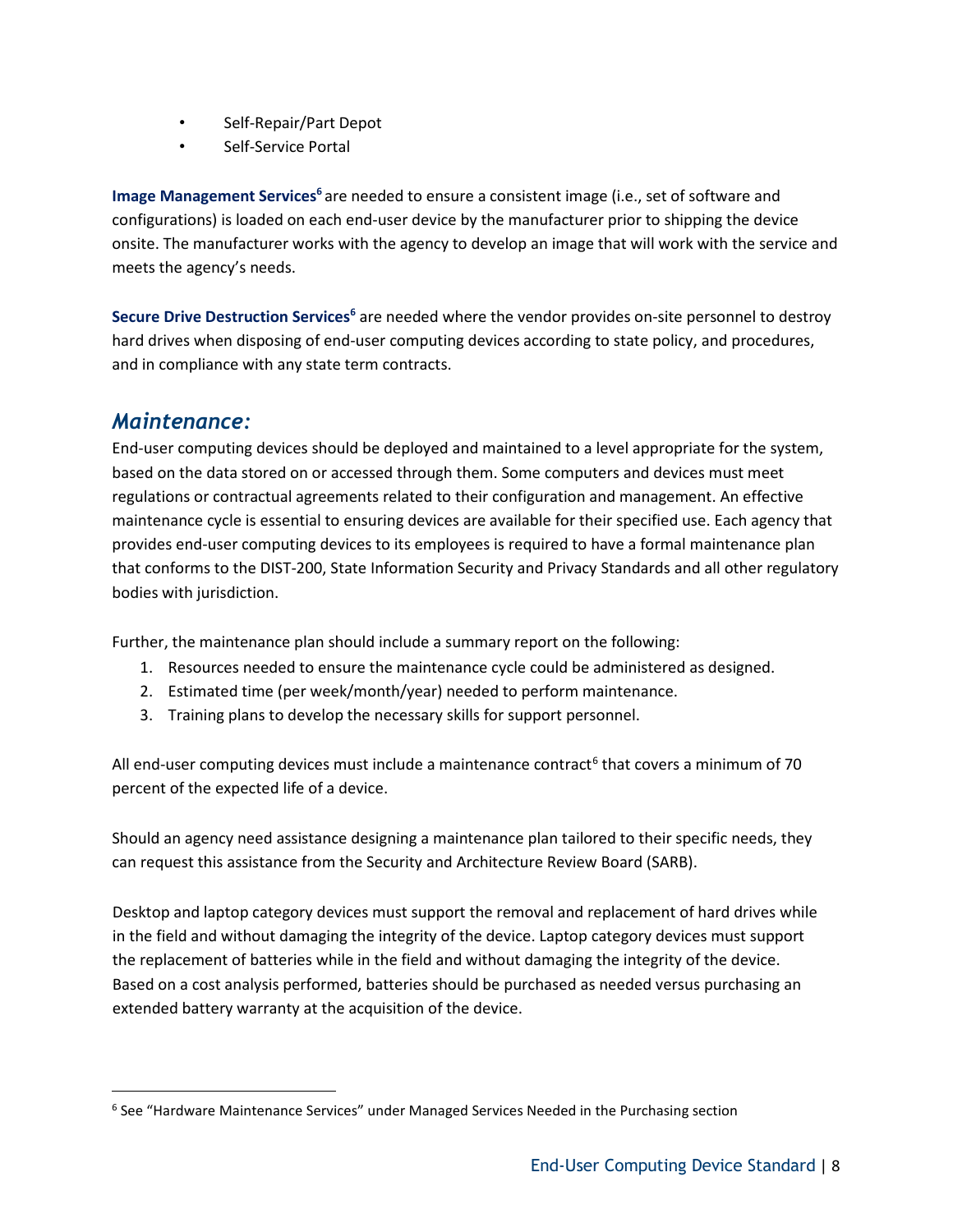# <span id="page-8-0"></span>*Desktop (Standard)*

A desktop workstation is classified as a computer designed for a user involved in business or professional work. It includes one or more monitors, a faster processor than a personal computer and is network configurable. Workstations normally share network resources with one or more large client computers or network servers.

The standard life cycle is five years from the date of acceptance.

#### **Available Form Factors:**

**Micro Form Factor** desktops are designed for users that need to sacrifice performance and availability of ports for overall size. The form factor is intended for workspaces with extremely limited tabletop space.

- Width: 1-2"
- Depth: 6-8"
- Height: 6-8"
- Weight: 2-4 lbs.
- Configurable to meet Energy Star 6.1

**Small Form Factor** desktops are designed for users that need to sacrifice a small amount of performance and availability of ports for overall size. The form factor is intended for allowing additional tabletop space or foot room depending on the placement of the device.

- $\bullet$  Width: 3-4"
- Depth: 10-12"
- Height: 10-12"
- Weight: 10-12 lbs.
- Configurable to meet Energy Star 6.1

**Mid-Range Form Factor** desktops are designed for the general user that does not need mobility. The form factor has a balance of screen size, overall size and weight.

- Width: 5-7"
- Depth: 10-12"
- Height: 12-16"
- Weight: 15-20 lbs.
- Configurable to meet Energy Star 6.1

#### <span id="page-8-1"></span>Emerging

Not Defined

#### <span id="page-8-2"></span>Strategic

- 1. Form Factor: Micro Form Factor / Small Form Factor / Standard Form Factor
- 2. Processor: 4.2 GHz (3.7 GHz Micro Form Factors) Burst Speed / 4 Cores / 6 Cache (Intel or AMD)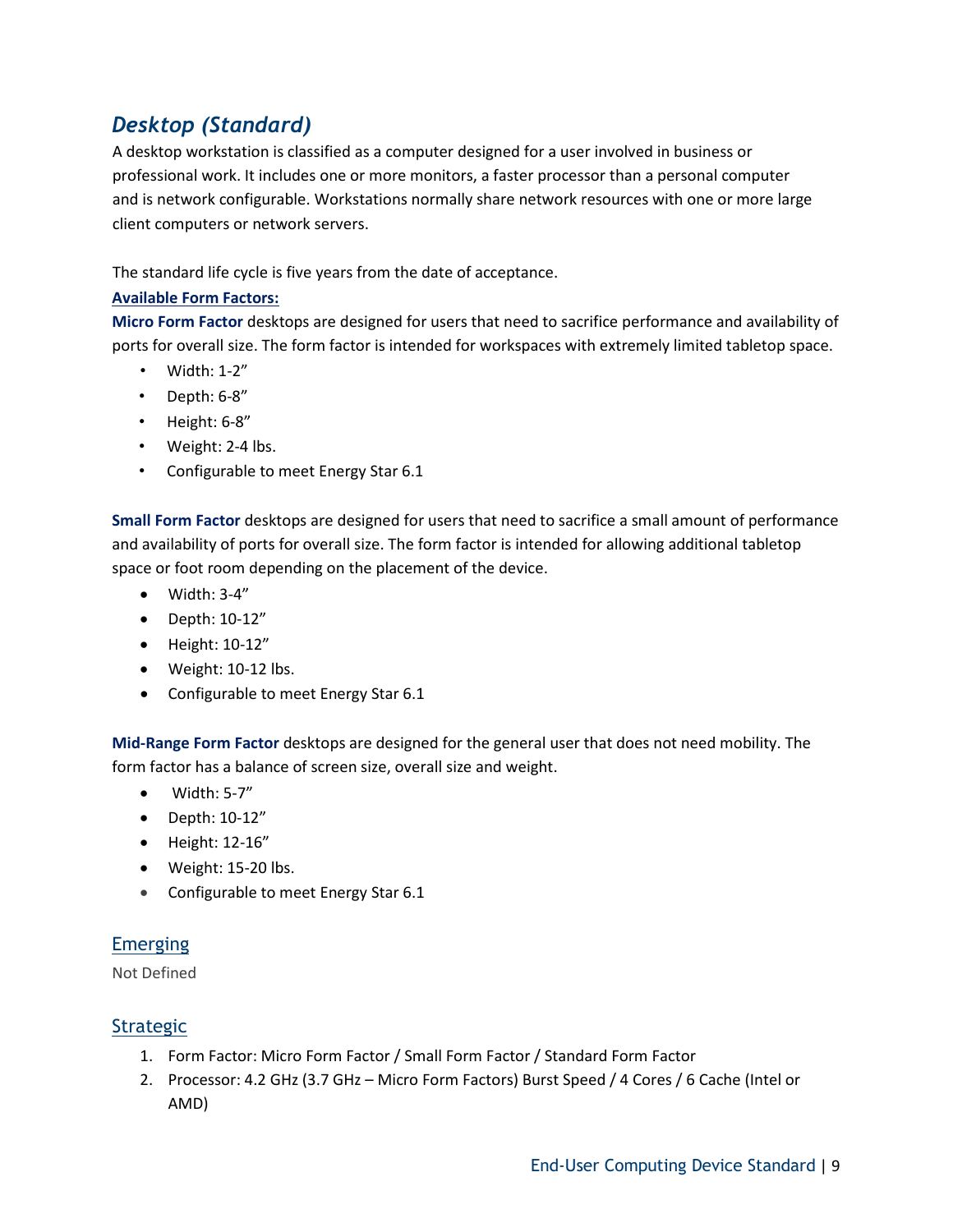- 3. Operating System<sup>[7](#page-9-3)</sup>: Capable of supporting Windows 10 x64<sup>[8](#page-9-4)</sup>
- 4. Memory: 8GB
- 5. Hard Drive: 256GB NVME SSD
- 6. Graphics Card: Integrated with minimum 1920x1080 resolution
- 7. Ports: Minimum of two USB ports with at least one USB 3.0, headphone jack, microphone Jack, RJ-45 network port, capable of supporting display port (optional DVI and VGA integrated or through dongles)
- 8. Accessories: Wired mouse and keyboard, optional optical drive, optional wireless mouse and keyboard, optional small factor all-in-one stand, optional wired keyboard with smartcard reader
- 9. Integrated NIC: 1 Gb Ethernet
- 10. Security: FIPS 140-2 certified trusted platform module (TPM) version 1.2

# <span id="page-9-0"></span>Transitional/Contained

- 1. Processor: 3.7 GHz (3.2 GHz Micro Form Factor) Burst Speed / 4 Cores / 8MB Cache (Intel or AMD) or 2.0-3.0 GHz or above 3.5 GHz / 2 Cores or above 4 Cores (Intel or AMD)  $^9$  $^9$
- 2. System: Not capable of supporting Windows 10 x64 but can support Windows 7 or Windows 10 x32
- 3. Memory: 2-6GB
- 4. Hard Drive: 256GB Solid State Drive SATA

# <span id="page-9-1"></span>Obsolescent/Rejected

- 1. Processor: Below 2 GHz or less than 2 Cores
- 2. Operating System: Capable of supporting Windows Vista or earlier only
- 3. Memory: Less than 2GB
- 4. Hard Drive: Less than 150GB
- 5. Age: Any desktop 5 years from the date of acceptance

# <span id="page-9-2"></span>*Desktop (Enhanced)*

 $\overline{\phantom{a}}$ 

An enhanced desktop workstation is classified as a computer designed for high end users such as computer programmers, GIS developers, CADD designers or any other use that requires an unusually large amount of processor power or a significant increase of random access memory (RAM). These devices may also need advanced peripherals such as larger than normal monitors, larger hard drives or more ports. These devices also need to be network compatible.

The standard life cycle is five years from the date of acceptance.

<span id="page-9-5"></span><span id="page-9-4"></span><span id="page-9-3"></span>*<sup>7</sup> Windows 7 Operating System End of Life support is January 14, 2020.*

<sup>8</sup> *The State of South Carolina has a considerable investment in Microsoft products. Operating systems and productivity tools other than Microsoft require an exception from the Technology Working Group.*

<sup>9</sup> *Processor support is narrowed down to the top two vendors in the industry (Intel & AMD)*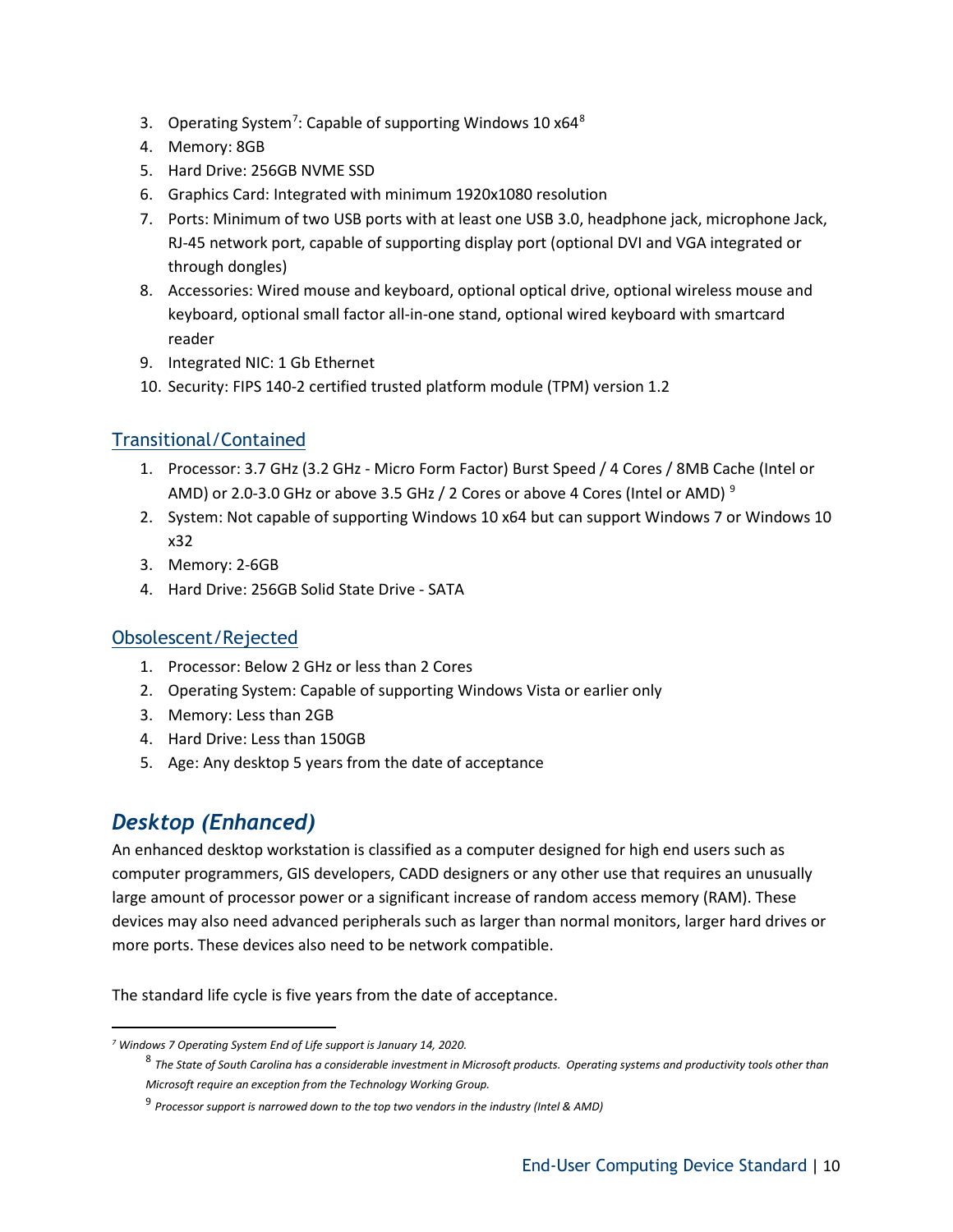#### **Available Form Factors:**

#### **Micro Form Factor**

Micro form factor desktops are designed for users that need to sacrifice performance and availability of ports for overall size. The form factor is intended for workspaces with extremely limited tabletop space.

- Width: 1-2"
- Depth: 6-8"
- Height: 6-8"
- Weight: 2-4 lbs.
- Configurable to meet Energy Star 6.1

**Small Form Factor** desktops are designed for users that need to sacrifice a small amount of performance and availability of ports for overall size. The form factor is intended for allowing additional tabletop space or foot room depending on the placement of the device.

- Width: 3-4"
- Depth: 10-12"
- Height: 10-12"
- Weight: 10-12 lbs.
- Configurable to meet Energy Star 6.1

**Mid-Range Form Factor** desktops are designed for the high-end user that does not need mobility. The form factor has a balance of overall size and weight.

- Width: 5-7"
- Depth: 10-12"
- Height: 12-16"
- Weight: 15-20 lbs.
- Configurable to meet Energy Star 6.1

# <span id="page-10-0"></span>**Emerging**

Not Defined

# <span id="page-10-1"></span>**Strategic**

l

- 1. Form Factor: Micro / Small / Mid-Range
- 2. Processor: 4.6 GHz (3.9 GHz Micro Form Factor) Burst Speed / 6 Cores / 9MB Cache (Intel or AMD)
- 3. Operating System<sup>[10](#page-10-2)</sup>: Capable of supporting Windows 10  $x64^{11}$  $x64^{11}$  $x64^{11}$
- 4. Memory: 16GB

<span id="page-10-3"></span><span id="page-10-2"></span>*<sup>10</sup> Windows 7 Operating System End of Life support is January 14, 2020.*

<sup>11</sup> *The State of South Carolina has a considerable investment in Microsoft products. Operating systems and productivity tools other than Microsoft require an exception from the Technology Working Group.*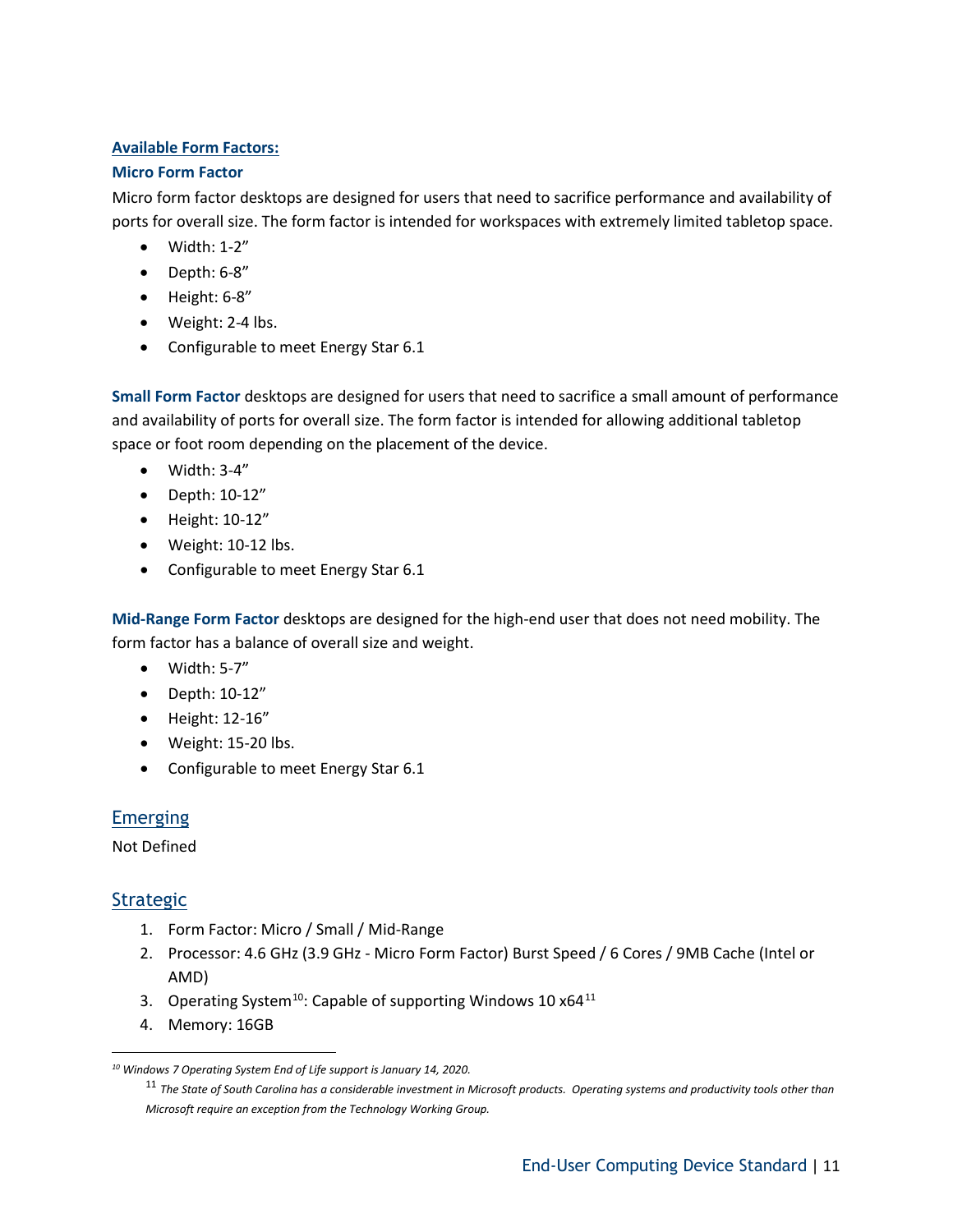- 5. Hard Drive: 256GB NVMe (Optional 500GB NVMe)
- 6. Graphics Card: Integrated with minimum 1920x1080 resolution (optional external graphics card with up to 2GB Ram).
- 7. Ports: Minimum of two USB ports with at least one USB 3.0, headphone jack, microphone jack, RJ-45 network port, capable of supporting display port (optional DVI and VGA integrated or through dongles)
- 8. Accessories: Wired mouse and keyboard, optional optical drive, optional wireless mouse and keyboard, optional wired keyboard with smartcard reader
- 9. Integrated NIC: 1 Gb Ethernet
- 10. Security: FIPS 140-2 certified trusted platform module (TPM) version 1.2

# <span id="page-11-0"></span>Transitional/Contained

- 1. Processor: 4.3 GHz (3.7 GHz Micro Form Factor) Burst Speed / 6 Cores / 9MB Cache (Intel or AMD) or Processor: 3.0 - 4.2 GHZ or greater than 4.3 GHz / 4 cores or more (Intel or AMD)  $^8$
- 2. Memory: 8-12GB
- 3. Hard Drive: 120GB-256GB SSD or Greater than 512 GB SSD/ 120GB-500GB HDD
- 4. Operating System: Not capable of supporting Windows 10 x64 but can support Windows 7 or Windows 10 x32

#### <span id="page-11-1"></span>Obsolescent/Rejected

- 1. Processor: Below 3.0 GHz / below 4 cores
- 2. Operating System: Capable of supporting Windows Vista or earlier only
- 3. Memory: Less than 8GB
- 4. Hard Drive: Less than 120GB
- 5. Age: Any desktop 5 years from the date of acceptance

# <span id="page-11-2"></span>*Laptop (Standard)*

A laptop is classified as a mobile computing device designed for users who would normally be assigned a desktop workstation, but due to the nature of their work, are mobile within the work environment. This type of worker would lose significant productivity should they be required to do all computing services at a specified office or workspace. What makes this classification unique from the desktop is the mobility needed for the targeted end-user.

Laptops are often purchased with peripherals such as docking stations, external optical drives, monitors and external storage devices.

The standard life cycle is five years from the date of acceptance.

All laptop workstations should comply with the current versions of the following industry standards: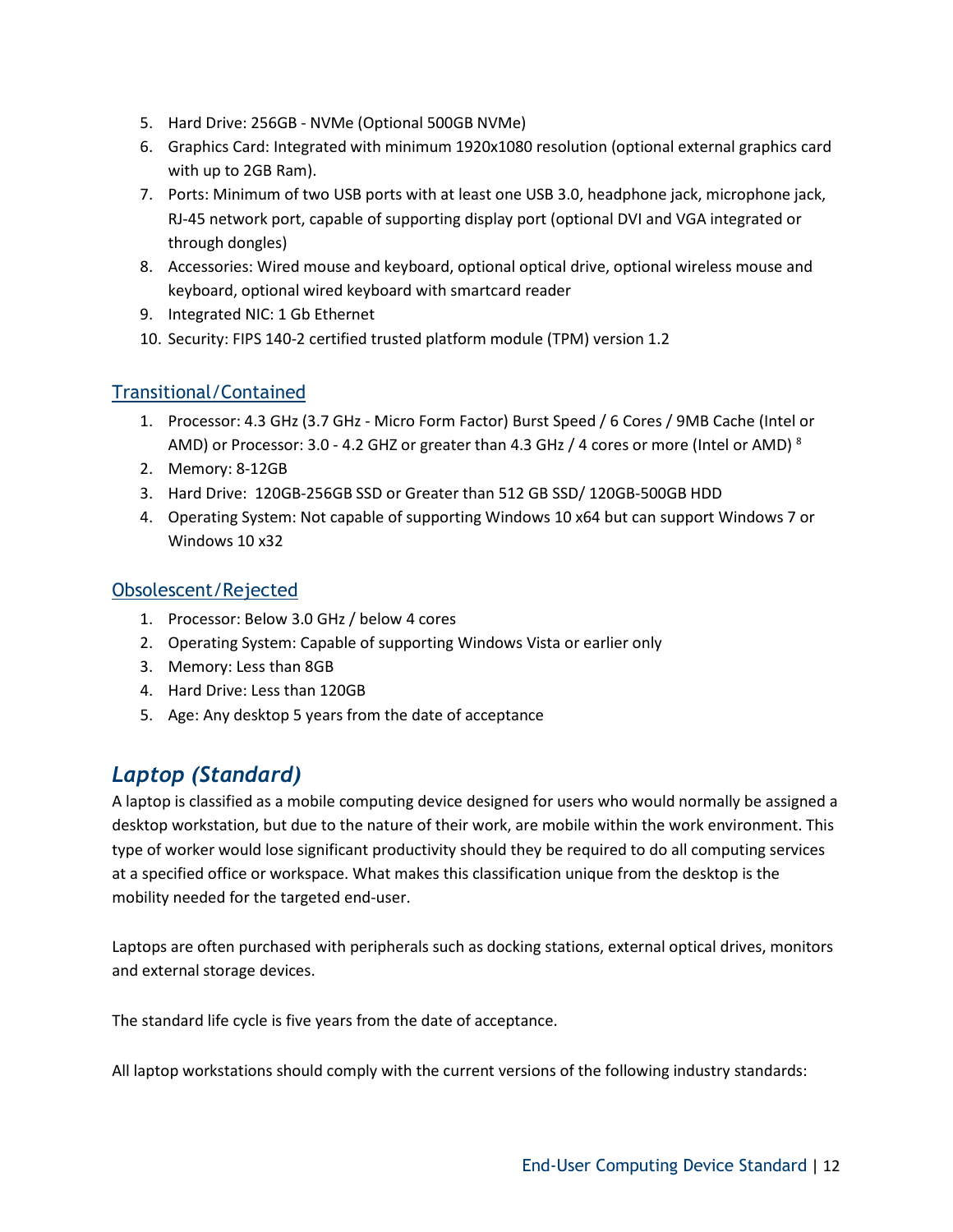#### **Available Form Factors:**

**2-in-1 Convertible** laptops are designed for users requiring extreme mobility. The user can hold the device while moving and perform basic input with one hand. With 2-in-1 convertible laptops, the keyboard can fold behind the screen allowing the user to hold the small and light form factor with one hand and use an input device such as a stylus or finger. While primarily targeting content consumption, users can easily take notes and perform basic content creation while in the field. Due to the mobile nature of the 2-in-1 devices, the cost of supporting, maintaining and securing a 2-in-1 device is greater than the alternative laptop form factors.

- Diagonal: 12.5" 13.5"
- Weight: 2.5-3.5 lbs.
- Configurable to meet Energy Star 6.1
- Optional Stylus

**Small Form Factor** laptops are designed for users that need to sacrifice screen size for less weight.

- Diagonal: 12.5" 13.5"
- Weight: 2.5-3.5 lbs.
- Configurable to meet Energy Star 6.1

**Mid-Range Form Factor** laptops are designed for the general user that needs mobility. The form factor has a balance of screen size, overall size and weight.

- $\bullet$  Diagonal:  $14'' 14.5''$
- Weight: 3-4 lbs.
- Configurable to meet Energy Star 6.1

**Mid-Range Form Factor with Numeric Keyboard** laptops are designed for the general user that needs mobility but also requires the use of a numeric keyboard as part of their job duties.

- Diagonal: 15.0" 15.6"
- Weight: 4-5 lbs.
- Configurable to meet Energy Star 6.1

# <span id="page-12-0"></span>**Emerging**

• Not Defined

# <span id="page-12-1"></span>**Strategic**

The following Standards are considered the specification for the given technology:

- 1. Form Factor: 2-in-1 Convertible / Small / Mid-Range / Mid-Range with Numeric Keyboard
- 2. Processor: 4.1 GHz Burst Speed/ 4 Cores / 6MB Cache (Intel or AMD)<sup>[12](#page-12-2)</sup>
- 3. Firmware: UEFI

<span id="page-12-2"></span> <sup>12</sup> *Processor support is narrowed down to the top two vendors in the industry (Intel & AMD)*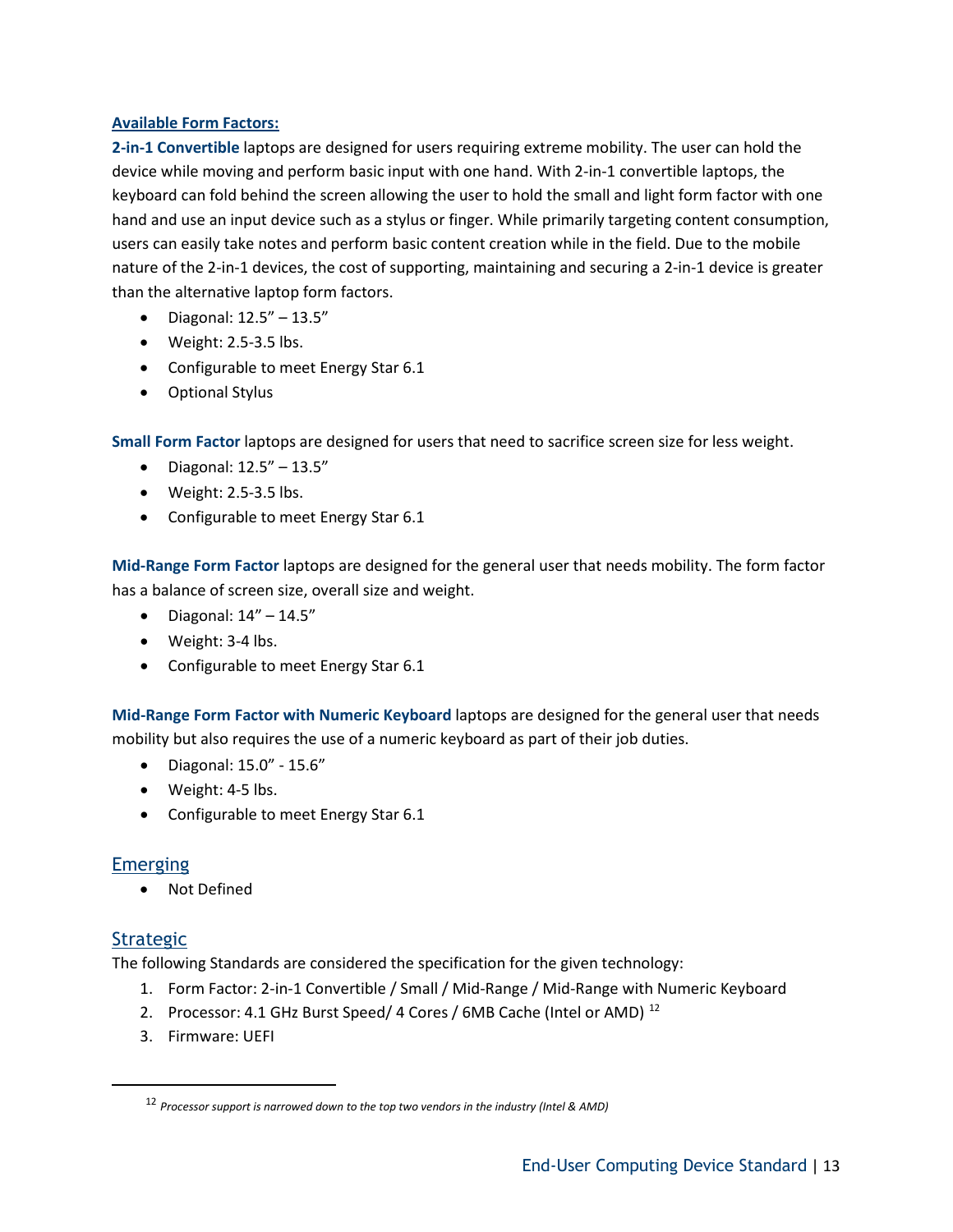- 4. Operating System<sup>[13](#page-13-3)</sup>: Capable of supporting Windows 10  $x64^{14}$  $x64^{14}$  $x64^{14}$
- 5. Memory: 8GB
- 6. Hard Drive: 256GB NVMe SSD
- 7. Graphics Card: Integrated with minimum 1920x1080 resolution
- 8. Integrated Monitor: Provides Anti-Glare capability
- 9. Ports: Minimum 2 USB ports with at least one USB 3.0, headphone jack, microphone jack
- 10. Battery Life: Capable of eight hours or more
- 11. Accessories: Wired mouse and keyboard, optional docking station, optional wireless mouse and keyboard, VGA capable, HDMI capable, optional laptop bag, optional fingerprint reader, optional integrated smartcard reader (Except 2-in-1 Convertible), optional backlight for integrated keyboard, optional integrated camera
- 12. Wireless: Wi-Fi (802.11 g/n/ac) dual band, Bluetooth 4.1 or later
- 13. Security: FIPS 140-2 certified trusted platform module (TPM) version 1.2

# <span id="page-13-0"></span>Transitional/Contained

- 1. Processor: 3.4 GHz Burst Speed/ 4 Cores / 6MB Cache (Intel or AMD)<sup>[15](#page-13-5)</sup> or 2.0-2.5 GHz or greater than 3.0 GHz
- 2. Firmware: BIOS
- 3. Operating System: Not capable of supporting Windows 10 x64 but can support Windows 7 or Windows 10 x32
- 4. Memory: 2-6GB
- 5. Hard Drive: Hard Drive: 256GB or less Solid State Drive SATA
- 6. Battery: Capable of 6-8 hours

# <span id="page-13-1"></span>Obsolescent/Rejected

- 1. Processor: Less than 2.0 GHz and/or less than 2 Cores
- 2. Operating System: Capable of supporting Windows Vista or earlier only
- 3. Memory: Less than 2GB
- 4. Wireless: Does not support Wi-Fi (802.11 g/n)
- 5. Battery: Less than 6 hours
- 6. Age: Any desktop five years from the date of acceptance

# <span id="page-13-2"></span>*Laptop (Enhanced)*

 $\overline{\phantom{a}}$ 

An enhanced laptop is classified as a laptop designed for high end users such as computer programmers, GIS developers, auto-cad designers or any other use that requires an unusually large amount of processor power or a significant increase of random access memory (RAM). What makes this classification unique from the enhanced desktop is the mobility needed for the targeted end-user.

<span id="page-13-5"></span><span id="page-13-4"></span><span id="page-13-3"></span>*<sup>13</sup> Windows 7 Operating System End of Life support is January 14, 2020.*

<sup>&</sup>lt;sup>14</sup> The State of South Carolina has a considerable investment in Microsoft products. Operating systems and productivity tools other than *Microsoft require an exception from the Technology Working Group.*

<sup>15</sup> *Processor support is narrowed down to the top two vendors in the industry (Intel & AMD)*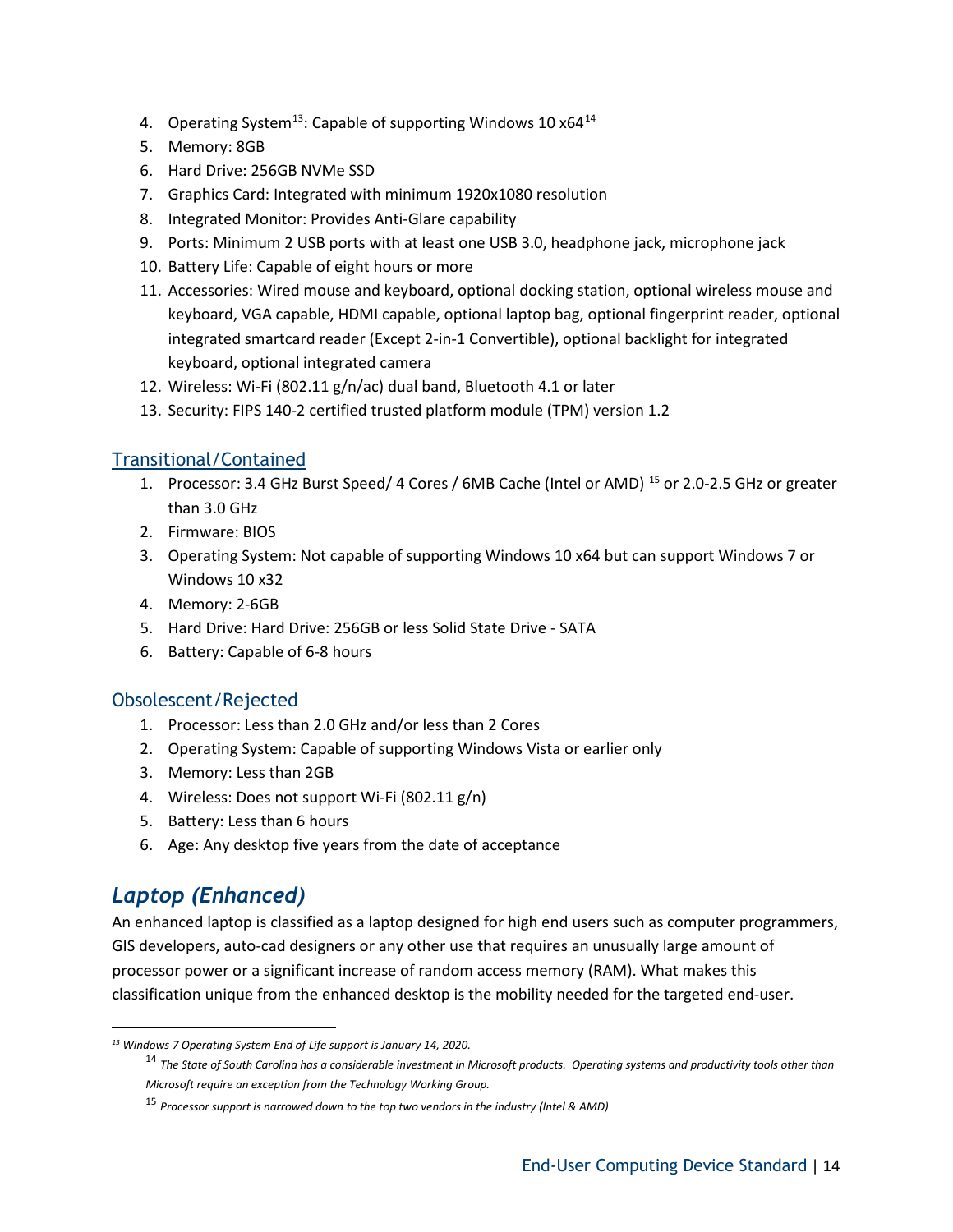Enhanced laptops are often purchased with peripherals such as docking stations, external optical drives, monitors and external storage devices.

The standard life cycle is five years from the date of acceptance.

#### **Available Form Factors:**

#### **2-in-1 Convertible**

2-in-1 convertible laptops are designed for users requiring extreme mobility. The user can hold the device while moving and perform basic input with one hand. With 2-in-1 convertible laptops, the keyboard can fold behind the screen allowing the user to hold the small and light form factor with one hand and use an input device such as a stylus or finger. While primarily targeting content consumption, users can easily take notes and perform basic content creation while in the field. Due to the mobile nature of the 2-in-1 devices, the cost of supporting, maintaining and securing a 2-in-1 device is greater than the alternative laptop form factors.

- Diagonal: 12.5" 13.5"
- $\bullet$  Weight: 2.5-3.5 lbs.
- Configurable to meet Energy Star 6.1
- Optional Stylus

#### **Small Form Factor**

Small Form Factor laptops are designed for users that need to sacrifice screen size for less weight.

- Diagonal: 12"
- $\bullet$  Weight: 2.5-3.5 lbs.
- Configurable to meet Energy Star 6.1

#### **Mid-Range Form Factor**

Mid-range Form Factor laptops are designed for the high-end user that requires mobility. The form factor has a balance of screen size, overall size and weight.

- Diagonal: 14"
- Weight: 3-4 lbs.
- Configurable to meet Energy Star 6.1

#### **Mid-Range Form Factor with Numeric Keyboard**

Mid-range Form Factor with numeric keyboard laptops are designed for the high-end user that requires mobility but also requires the use of a numeric keyboard as part of their job duties.

- Diagonal: 15"
- Weight: 4-5 lbs.
- Configurable to meet Energy Star 6.1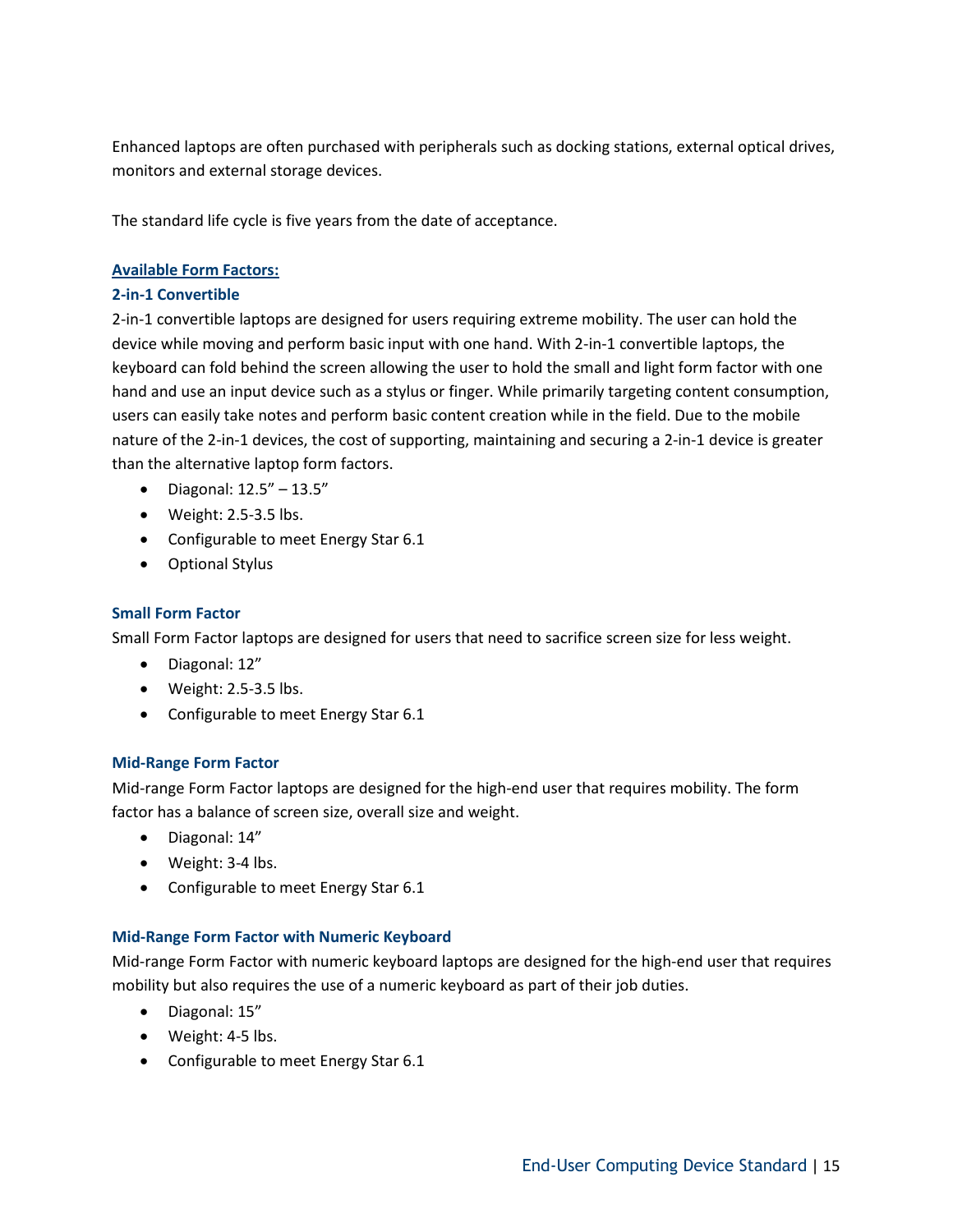### <span id="page-15-0"></span>Emerging

• Not Defined

### <span id="page-15-1"></span>**Strategic**

- 1. Form Factor: 2-IN-1/ Mid-Range/ Mid-Range with Numeric Keyboard
- 2. Processor: 4.8 GHz Burst Speed/ 4 Cores / 8MB Cache (Intel or AMD)
- 3. Firmware: UEFI
- 4. Operating System<sup>[16](#page-15-4)</sup>: Capable of supporting Windows 10  $x64^{17}$  $x64^{17}$  $x64^{17}$
- 5. Memory: 16GB
- 6. Hard Drive: 256GB NVMe (Optional 512GB SSD NVMe)
- 7. Graphics Card: Integrated with minimum 1920x1080 resolution
- 8. Integrated Monitor: Provides Anti-Glare capability
- 9. Battery: Capable of 8 hours or more
- 10. Ports: USB 3.0, HDMI, Audio
- 11. Accessories: Wired mouse and keyboard, optional docking station, optional wireless mouse and keyboard, VGA capable, HDMI capable, optional laptop bag, optional fingerprint reader, optional integrated smartcard reader, optional backlight for integrated keyboard, optional integrated camera
- 12. Wireless: Wi-Fi (802.11 g/n/ac), Bluetooth 4.1 and later
- 13. Security: FIPS 140-2 Certified Trusted Platform Module (TPM) version 1.2

# <span id="page-15-2"></span>Transitional/Contained

- 1. Processor: 4.2 GHz Burst Speed/ 4 Cores / 8MB Cache (Intel or AMD) or 2.0-2.7 GHZ Base Frequency / 2-4 cores (Intel or AMD)
- 2. Operating System: Not capable of supporting Windows 10 x64 but can support Windows 7 or Windows 10 x32
- 3. Memory: 8-12GB
- 4. Hard Drive: Not 256GB or 512GB Solid State Drive (SSD) but 128GB or Greater than 512GB
- 5. Graphics Card: Integrated with minimum 1920x1080 resolution or any external graphics card with greater than to 2GB Ram
- 6. Ports: USB (3), HDMI, Audio
- 7. Battery: Capable of 6-8 hours
- 8. Wireless: Wi-Fi (802.11 g/n)
- 9. Cables: Display

# <span id="page-15-3"></span>Obsolescent/Rejected

l

- 1. Processor: Less than 2.0 GHz Base Frequency / less than 2 Cores (Intel or AMD)
- 2. Operating System: Capable of supporting Windows Vista or earlier only

<span id="page-15-5"></span><span id="page-15-4"></span>*<sup>16</sup> Windows 7 Operating System End of Life support is January 14, 2020.*

<sup>&</sup>lt;sup>17</sup> The State of South Carolina has a considerable investment in Microsoft products. Operating systems and productivity tools other than *Microsoft require an exception from the Technology Working Group.*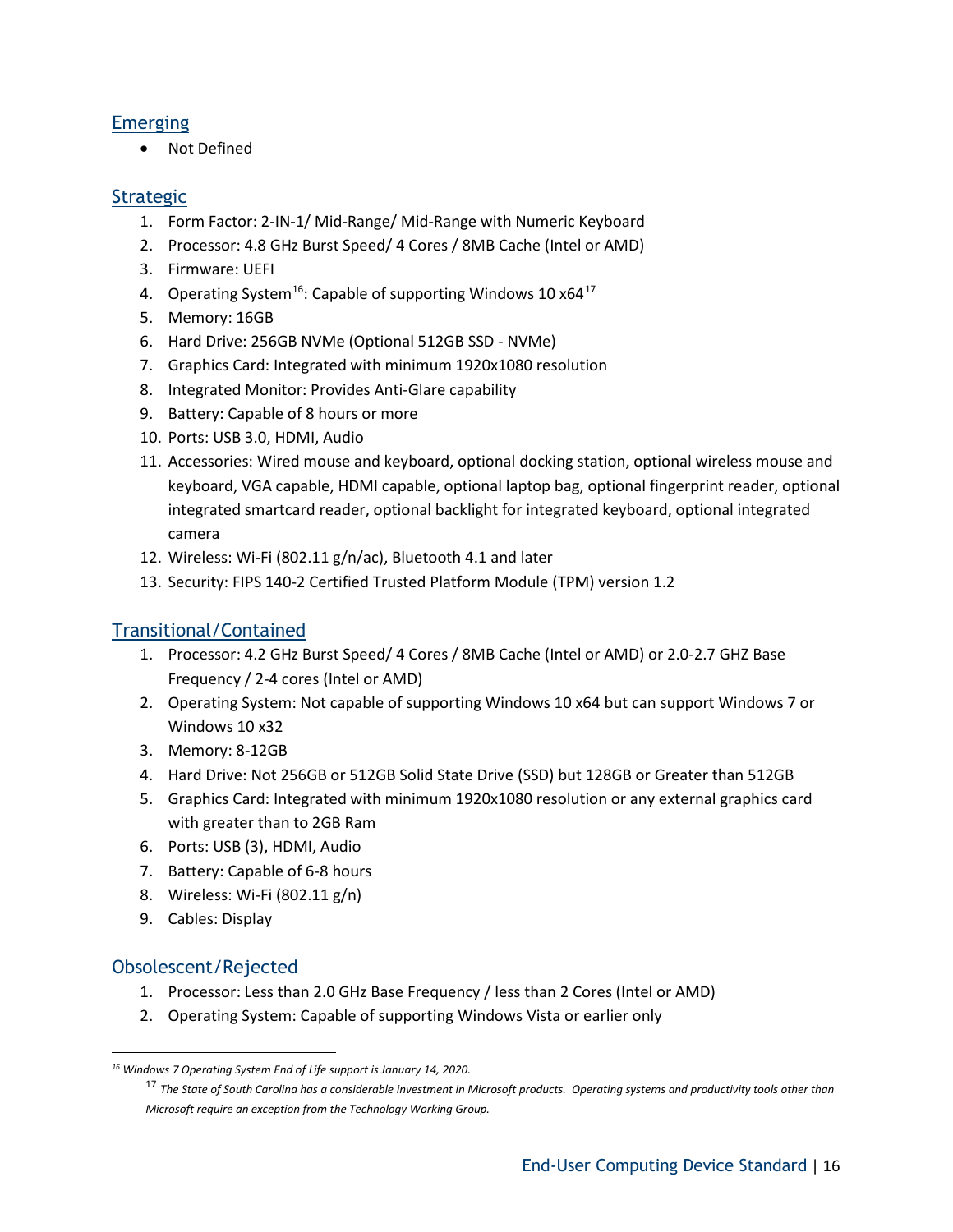- 3. Hard Drive: Less than 120GB
- 4. Memory: Less than 8GB
- 5. Battery Life: Capable of less than 6 hours
- 6. Age: Any desktop five years from the date of acceptance

# <span id="page-16-0"></span>*Laptop (Rugged-Standard)*

#### **Semi-Ruggedized**

Semi-Ruggedized Form Factor Laptops are designed for the high-end users expected to operate in harsh mobile conditions. The harsh operating conditions may include, but are not limited to, vertical drops, water and excessive temperature. The additional device durability leads to an increase in weight and overall size. However, the associated increases are not as significant as the ruggedized form factor. Users of the semi-ruggedized form factor are normally at higher risk of dropping the device, spilling water on the device, or exposing the device to extreme temperatures.

- Width: 12-14"
- Depth: 8-10"
- Height: 1.5-2"
- Weight: 5-7 lbs.
- Configurable to meet Energy Star 6.0
- MIL-STD-810G Testing: Transit drop (36"), blowing dust, vibration, functional shock, humidity, altitude, thermal extremes
- Operating Thermal Range:  $20-140^{\circ}$  F (-29-60 $^{\circ}$  C)
- Non-Operating Range:  $-60-160$  ° F  $(-51-71$  ° C)
- IEC 60529 ingress protection: IP52 (dust-protected, protected against dripping water when tilted up to  $15^{\circ}$ )

#### **Ruggedized**

Ruggedized Form Factor Laptops are designed for high-end users expected to operate in extreme mobile conditions. The extreme operating conditions may include, but are not limited to, vertical drops, water and extreme temperature. The ruggedized device durability leads to an increase in weight and overall size. Users of the ruggedized form factor are normally at the highest risk of dropping the device, spilling water on the device or exposing the device to extreme temperatures, pressurized water and sand.

- Width: 5-7"
- Depth: 10-12"
- Height: 12-16"
- Weight: 7-9 lbs.
- Configurable to meet Energy Star 6.0
- MIL-STD-810G Testing: Transit drop (72", 60", 48"; single unit; 78 drops), operating drop (36"), blowing rain, blowing dust, blowing sand, vibration, functional shock, humidity, salt fog (optional with rubberized keyboard), altitude, explosive atmosphere, solar radiation, thermal extremes, thermal shock, freeze/thaw, tactical standby to operational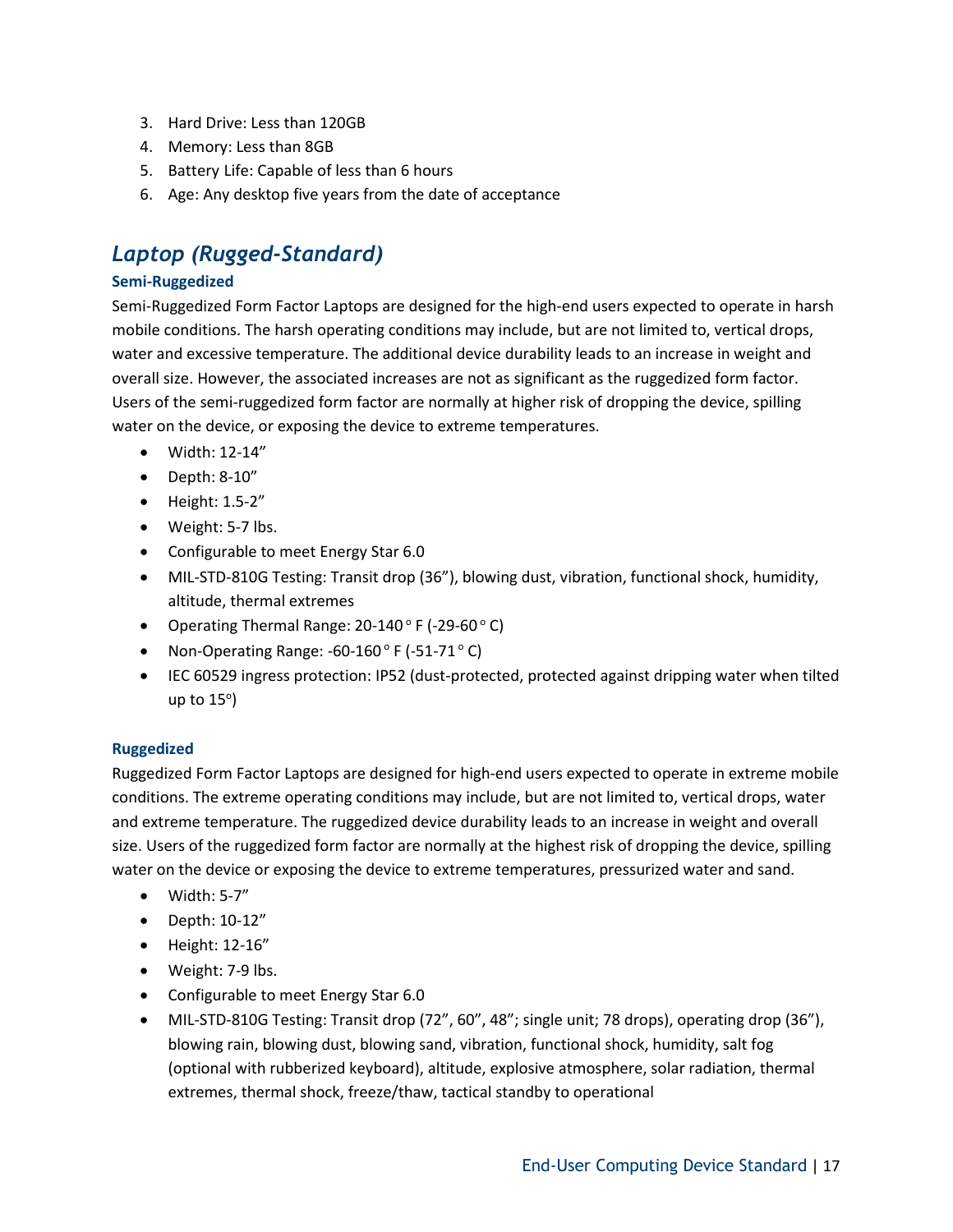- MIL-STD-461F certified Electromagnetic Interference
- Operating Thermal Range:  $20-145$  ° F (-29-63 ° C)
- Non-Operating Range:  $-60-160^{\circ}$  F  $(-51-71^{\circ}$  C)
- IEC 60529 ingress protection: IP65 (dust-protected, protected against pressurized water)
- ANSI/ISA. 12.12.01 certification capable (Class I, Division 2, Groups A, B, C, D)

# <span id="page-17-0"></span>**Emerging**

• Not Defined

# <span id="page-17-1"></span>**Strategic**

- 1. Form Factor: Semi-Ruggedized/Ruggedized
- 2. Processor: 3.6 GHZ / 4 Cores / 6MB Cache
- 3. Firmware: UEFI
- 4. Operating System: Capable of supporting Windows 10 x64 (Optional Windows 7 x64 Support)
- 5. Memory: 8GB (Optional 16 GB)
- 6. Hard Drive: 256GB Solid State Drive (Optional 512GB SSD)
- 7. Graphics Card: Integrated with minimum 1920x1080 resolution (optional external graphics card with up to 2GB Ram)
- 8. Integrated Monitor: Provides Anti-Glare capability
- 9. Battery: Capable of 8 hours or more
- 10. Ports: USB 3.0, HDMI, Audio
- 11. Accessories: Wired mouse and keyboard, optional docking station, optional wireless mouse and keyboard, VGA capable, HDMI capable, optional laptop bag, optional fingerprint reader, optional integrated smartcard reader, optional backlight for integrated keyboard, optional integrated camera, optional GPS, optional touchscreen, optional Optical Drive, optional Battery Warranty
- 12. Wireless: Wi-Fi (802.11 g/n/ac), Bluetooth 4.1 and later
- 13. Security: FIPS 140-2 Certified Trusted Platform Module (TPM) version 1.2

# <span id="page-17-2"></span>Transitional/Contained

- 1. Processor: 2.0-2.4 GHZ / 2-4 cores (Intel or AMD)
- 2. Operating System: Not capable of supporting Windows 10 x64 but can support Windows 7 or Windows 10 x32
- 3. Memory: Less than 8GB
- 4. Hard Drive: Not 256GB or 512GB Solid State Drive (SSD) but 128GB or Greater than 512GB
- 5. Graphics Card: Integrated with minimum 1920x1080 resolution or any external graphics card with greater than to 2GB Ram
- 6. Ports: USB (3), HDMI, Audio
- 7. Battery: Capable of 6-8 hours
- 8. Wireless: Wi-Fi (802.11 g/n)
- 9. Cables: Display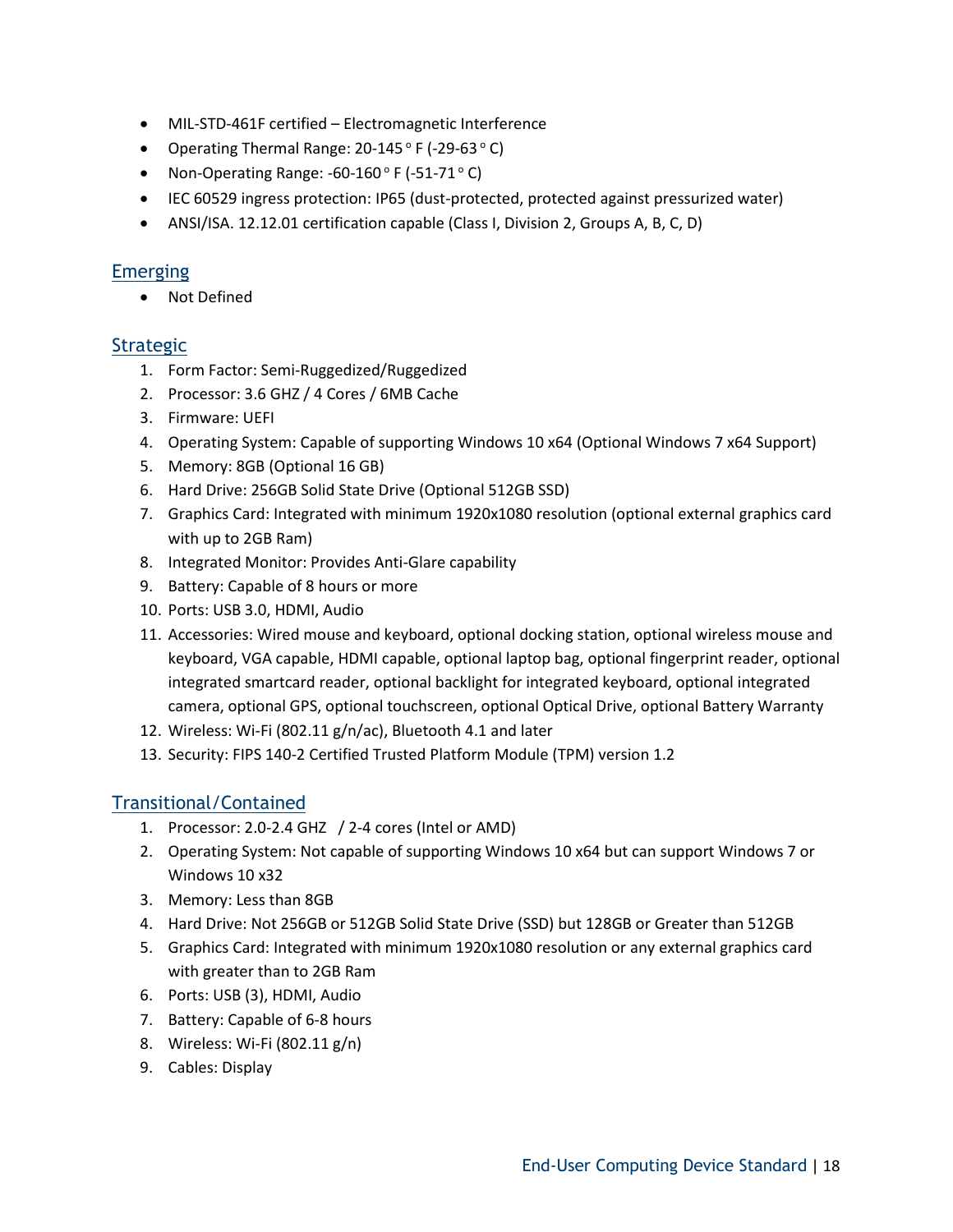# <span id="page-18-0"></span>Obsolescent/Rejected

- 1. Processor: Less than 2.0 GHz / less than 2 Cores (Intel or AMD)
- 2. Operating System: Capable of supporting Windows Vista or earlier only
- 3. Hard Drive: Less than 120GB
- 4. Memory: Less than 8GB
- 5. Battery Life: Capable of less than 6 hours
- 6. Age: Any desktop five years from the date of acceptance

# <span id="page-18-1"></span>*Tablet (Standard)*

A tablet is a great tool for a mobile employee with a light focus on computing needs where a laptop is too big or awkward to meet the needs. This type of user typically spends much of their computing time on content consumption (reading emails, looking up reports/policies/procedures on line) but also has a need to produce a marginal amount content (entering data into a database or corporate web portal). A general rule of thumb when determining the assignment of a tablet should be 50 percent content consumption – 50 percent content creation. The tablet is differentiated from a smartphone based on the volume of data that needs to be displayed on a screen for the end-user to read during a typical day.

The standard life cycle is three years from the date of acceptance.

#### **Available Form Factors**

Form factor is not a dependency, the only requirement is that it must be able to support the latest OS version for the tablet for the life of the device. It this case it is a 3-year period. When purchasing, please ensure that devices are not on schedule for going Out of Support by the manufacture.

#### <span id="page-18-2"></span>**Emerging**

This section is TBD.

#### **Strategic**

1. Operating System: Capable of supporting the latest version of iOS for the expected life of the product.

#### Transitional/Contained

1. Operating System: Capable of supporting the latest version of iOS.

#### Obsolescent/Rejected

1. Operating System: Not capable of supporting the latest version of iOS.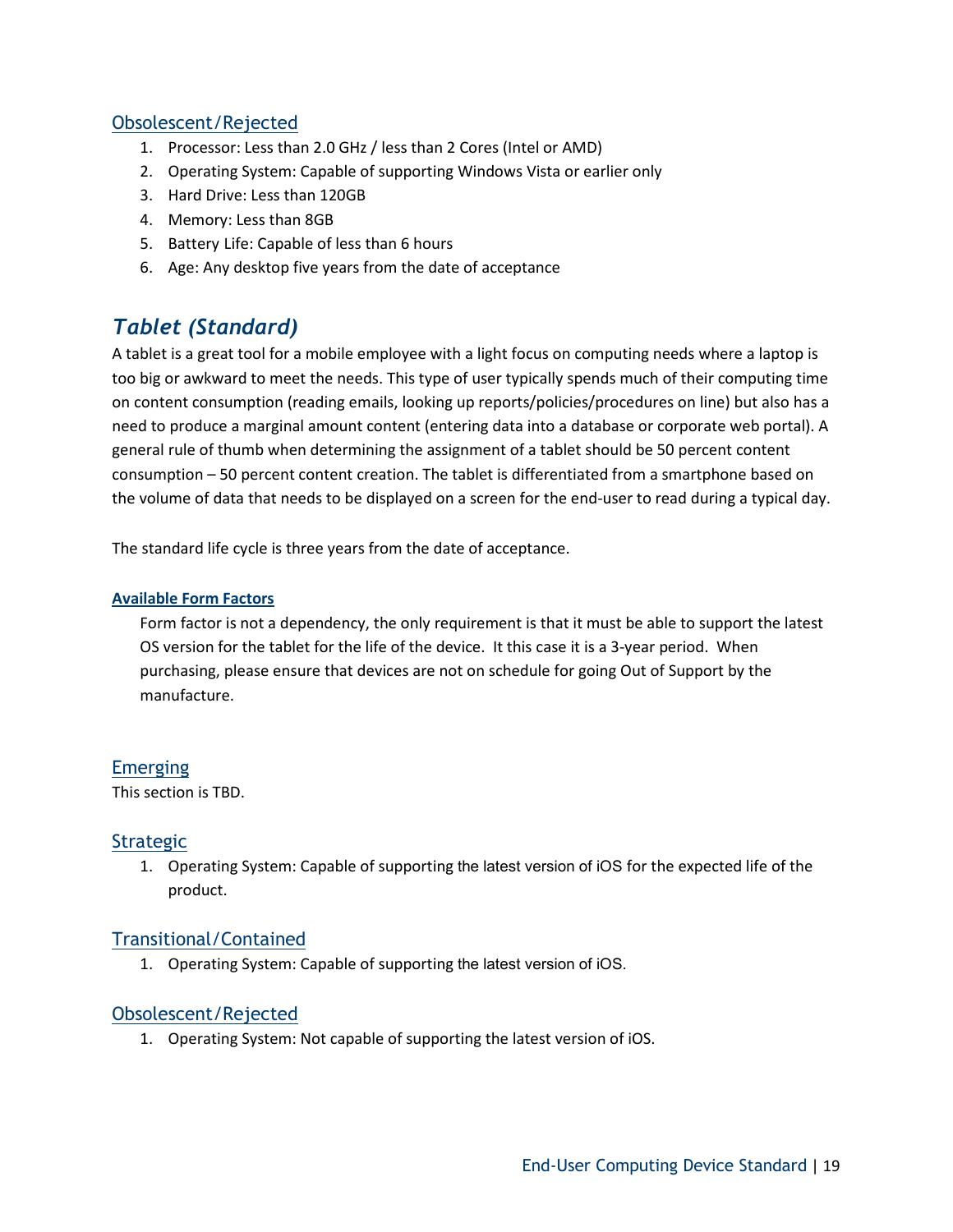# <span id="page-19-0"></span>*Smart Phones (Standard)*

A smartphone is a great tool for a mobile employee with the need for mobile communications (e.g., voice, text) and a light focus on computing needs where a tablet is too big or awkward to meet the needs. This type of user typically spends much of their compute time on content consumption (reading emails, looking up reports/policies/procedures online) but also has a need to produce an extremely small amount of content (e.g., replying to emails, creating calendar items, approving meeting requests). A general rule of thumb when determining the assignment of a smartphone should be 90 percent content consumption and 10 percent content creation. The smartphone is differentiated from a tablet based on the need for a communications device and on the volume of data that needs to be displayed on a screen for the end user to read during a typical day.

The standard life cycle is three years from the date of acceptance.

#### **Acceptable Use Case Definition**

Form factor is not a dependency, the only requirement is that it must be able to support the latest OS version for the smart phone for the life of the device. It this case it is a 3-year period. When purchasing, please ensure that devices are not on schedule for going Out of Support by the manufacture.

# <span id="page-19-1"></span>Emerging

This section is TBD.

# <span id="page-19-2"></span>**Strategic**

2. Operating System: Capable of supporting the latest version of iOS and Android OS ) for the expected life of the product..

# <span id="page-19-3"></span>Transitional/Contained

2. Operating System: Capable of supporting the latest version of iOS and Android OS )

# <span id="page-19-4"></span>Obsolescent/Rejected

2. Operating System: Not capable of supporting the latest version of iOS or Android OS.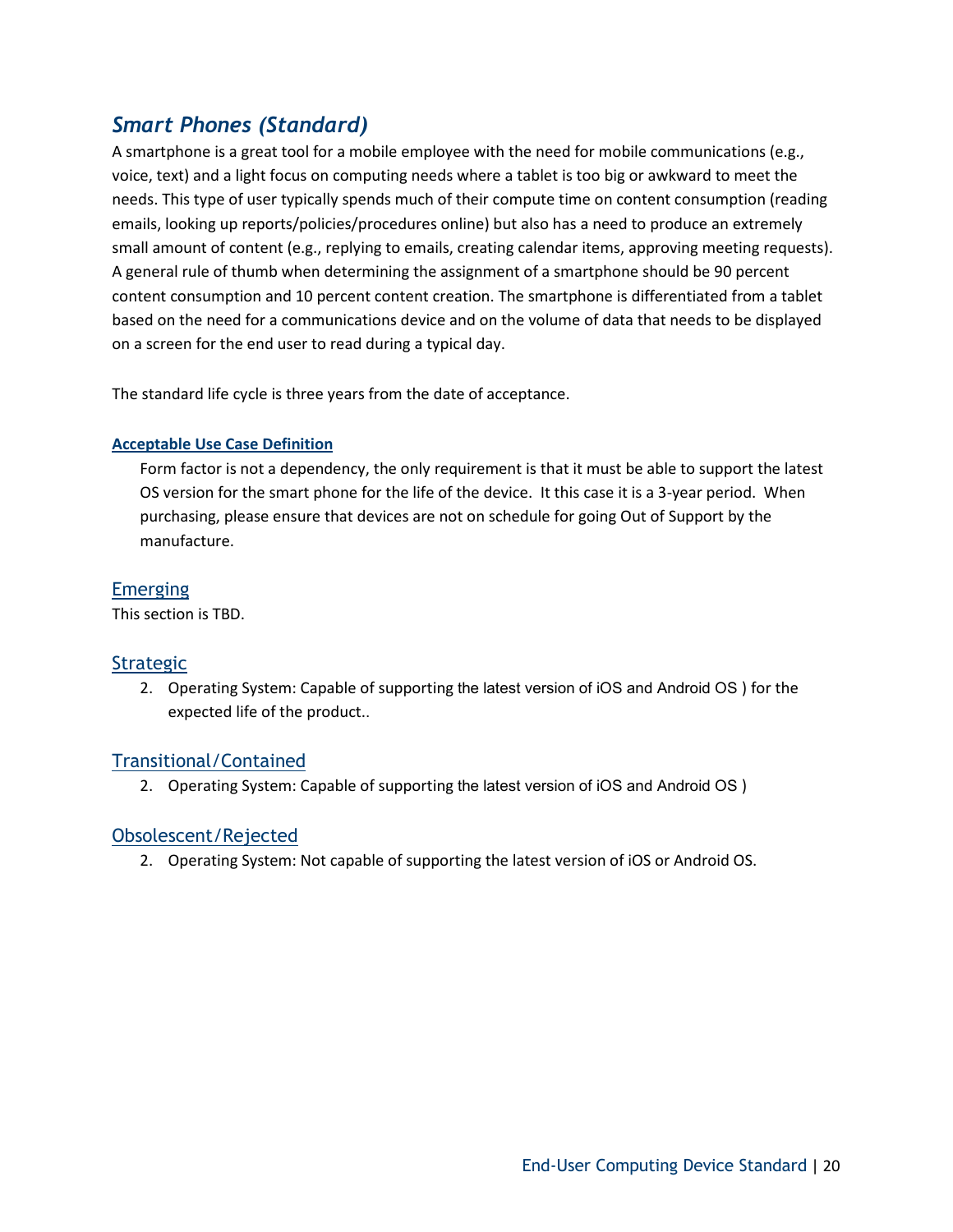# <span id="page-20-0"></span>*Appendix A*

The following decision tree is to be used by agencies as part of this standard to determine what End-User Computing Devices should be allocated for each user based on their job duties. Since many users have multiple job duties with different requirements, it is recommended to evaluate each job duty separately. If different results are determined for different job duties, the agency should consider multiple devices (e.g., smart phone and laptop, smart phone in addition to tablet and desktop). Since non-smartphones (i.e. flip phones) are not covered in this standard, they are not addressed by the following decision tree.